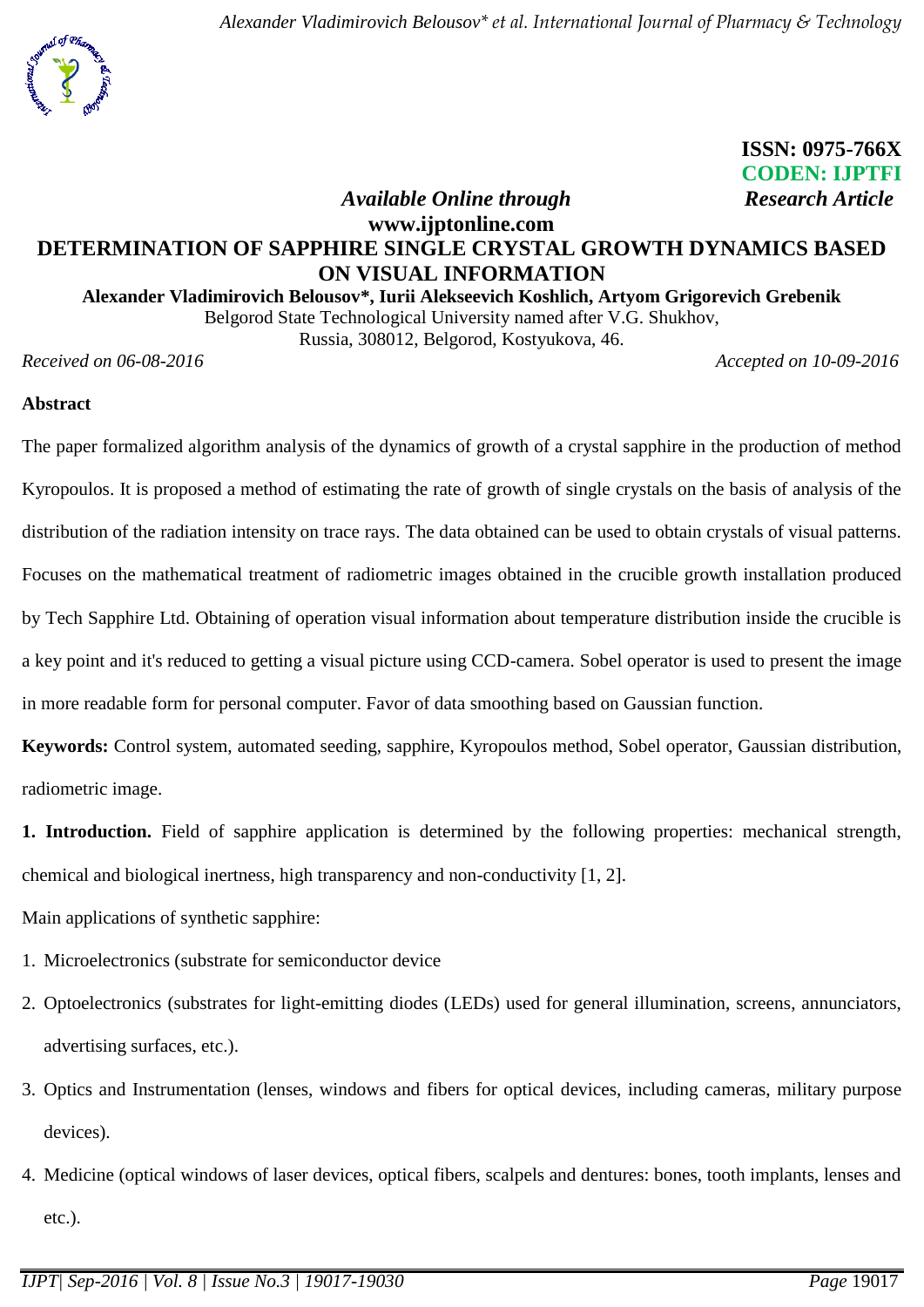*Alexander Vladimirovich Belousov\* et al. International Journal of Pharmacy & Technology*  5. Watch industry (watch glasses and parts of mechanism.)

- 6. Industrial machinery (parts requiring high strength and resistance to aggressive environments such as pipes, crucibles, funnels, capillaries, chemical vessels and etc.).
- 7. Automobile manufacturing (protective glass lamps, lights and signals).
- 8. Aviation and Aerospace (portholes of aircraft and spacecraft, radomes of missiles and aircraft).

Most of world synthetic sapphire market is the substrates for chips and LEDs. Technology of sapphire crystals growing have been developed in the 60s (and the first samples were obtained in the beginning of the century XX). Now are used several methods (Verneuil, Kyropoulos, Czochralski and horizontal directional solidification) [3-5]. However, each manufacturer making their own changes in design of sapphire crystal growth stations (growth machines) as well as in the technology. The significance of these changes is obtaining larger crystals of better quality. The seeding process is performed manually by the operator because of insufficient theoretical development of Kyropoulos method and not enough accurate (in terms of measurement) hardware components of measuring instruments and lack of a formalized algorithm. The result depends on the qualification and specific qualities of the operator, human factor.

#### **2. Procedure**

A software and hardware complex is represented to solve the problem, which should greatly increase automation level of production process by means of formalized seeding algorithm based on visual information. To achieve the goal it's necessary to solve some local problems, such as development of processing algorithm of radiometric measurements in the crucible of growth station, development of algorithm and software to determine the dynamics of crystal growth, development of imaging subsystem of seeding process in real time and development of mathematical model of heat and mass transfer of sapphire crystallization when using Kyropoulos method.

At the same time it's important not only clear visual picture of the process, but also possibility of metric data obtaining, particularly the growth rate and size of crystal neckД growth steps. This data is important when setting growth equipment for crystallization and automatic generation of the crystal growth program for each station. This development has been successfully tested on Techsapphire growth stations.

Obtaining of operation visual information about temperature distribution inside the crucible is a key point and it's reduced to getting a visual picture using Charge-Coupled Device (CCD) camera with properly chosen optics and filter. Using libraries provided by manufacturer for developing applications it's available to get radiometric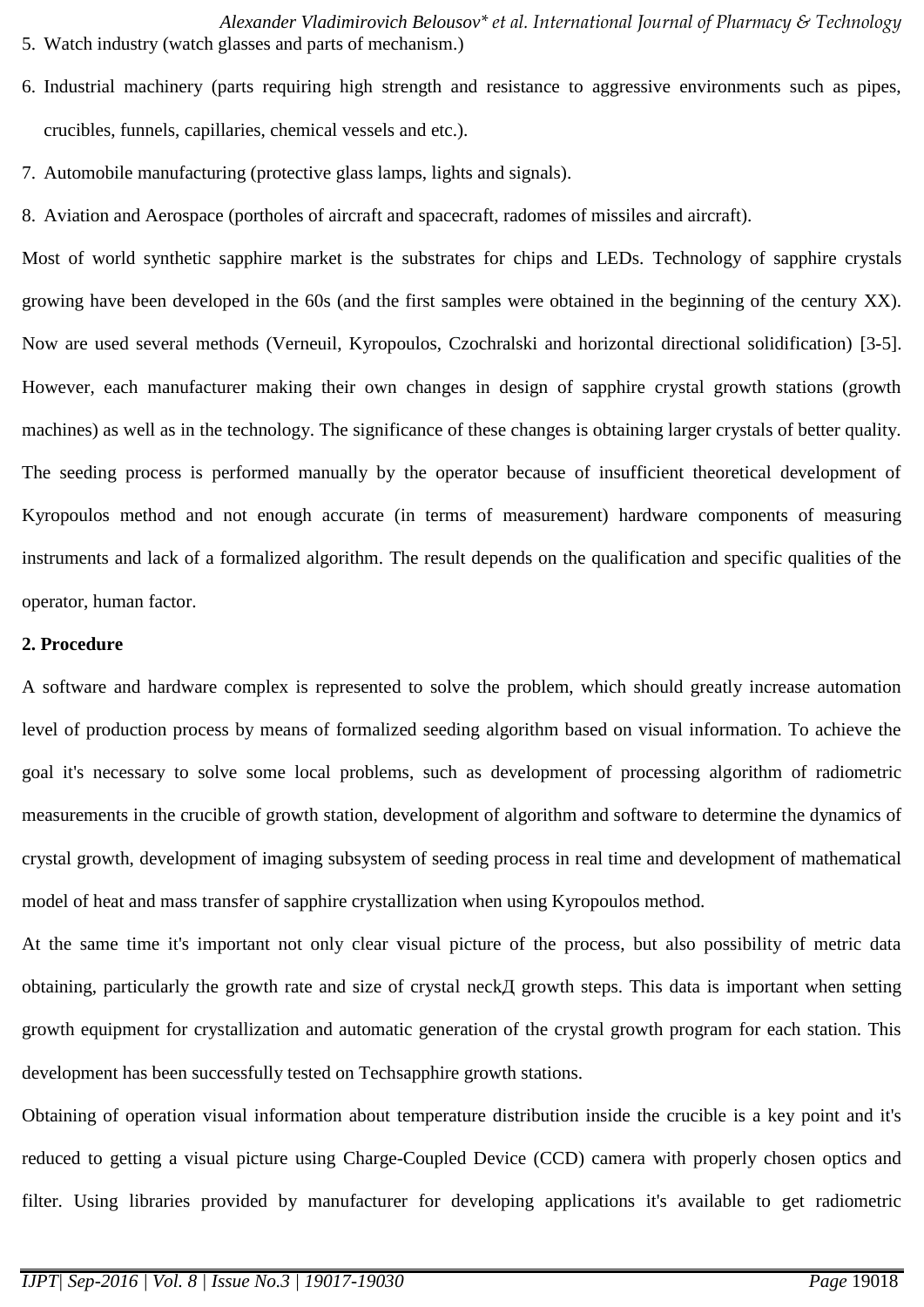*Alexander Vladimirovich Belousov\* et al. International Journal of Pharmacy & Technology*  measurements (as image, each pixel contains information about the color temperature of the melt surface i. e. digital

level (Figure **1**).) [6-10].



## **Fig. (1). Radiometric measurements in the growth station crucible.**

(The picture is obtained during the growth process on Techsapphire growth station).

This is exactly array data where each coordinate contains emission intensity information.

Sobel operator is used to present the image in more readable form for personal computer (pc) which uses 3x3 pixel area of image. Sobel operator is more inaccurate approximation of the gradient image, but it has sufficient quality to be practical in many applications.

For image processing pixel neighborhood 3x3 is used (Figure **2**).

| $Z_1$ | $\mathbf{Z}_2$ | Z <sub>3</sub> |
|-------|----------------|----------------|
| $Z_4$ | f(x,y)         | $Z_6$          |
| $Z_7$ | Z <sub>8</sub> | Z9             |

**Fig. (2). Processing pixel neighborhood.**

Determination of the gradient is to use the weighting coefficient for average elements:

$$
G_x = \frac{\partial f(x, y)}{\partial x} = (z_7 + 2z_8 + z_9) - (z_1 + 2z_2 + z_3)
$$

and

$$
G_y = \frac{\partial f(x, y)}{\partial y} = (z_3 + 2z_6 + z_9) - (z_1 + 2z_4 + z_7)
$$

This increased value is used to reduce the smoothing effect by more weight of middle points. Masks used by Sobel operator are showed in Figure **3**.

| $-1$     | $-2$ |  | $-1$ $-1$ |             |  |
|----------|------|--|-----------|-------------|--|
| $\bf{0}$ |      |  | $-2$      | $\mathbf 0$ |  |
|          |      |  | -1. 1.    |             |  |

**Fig. (3). Masks of Sobel operator.**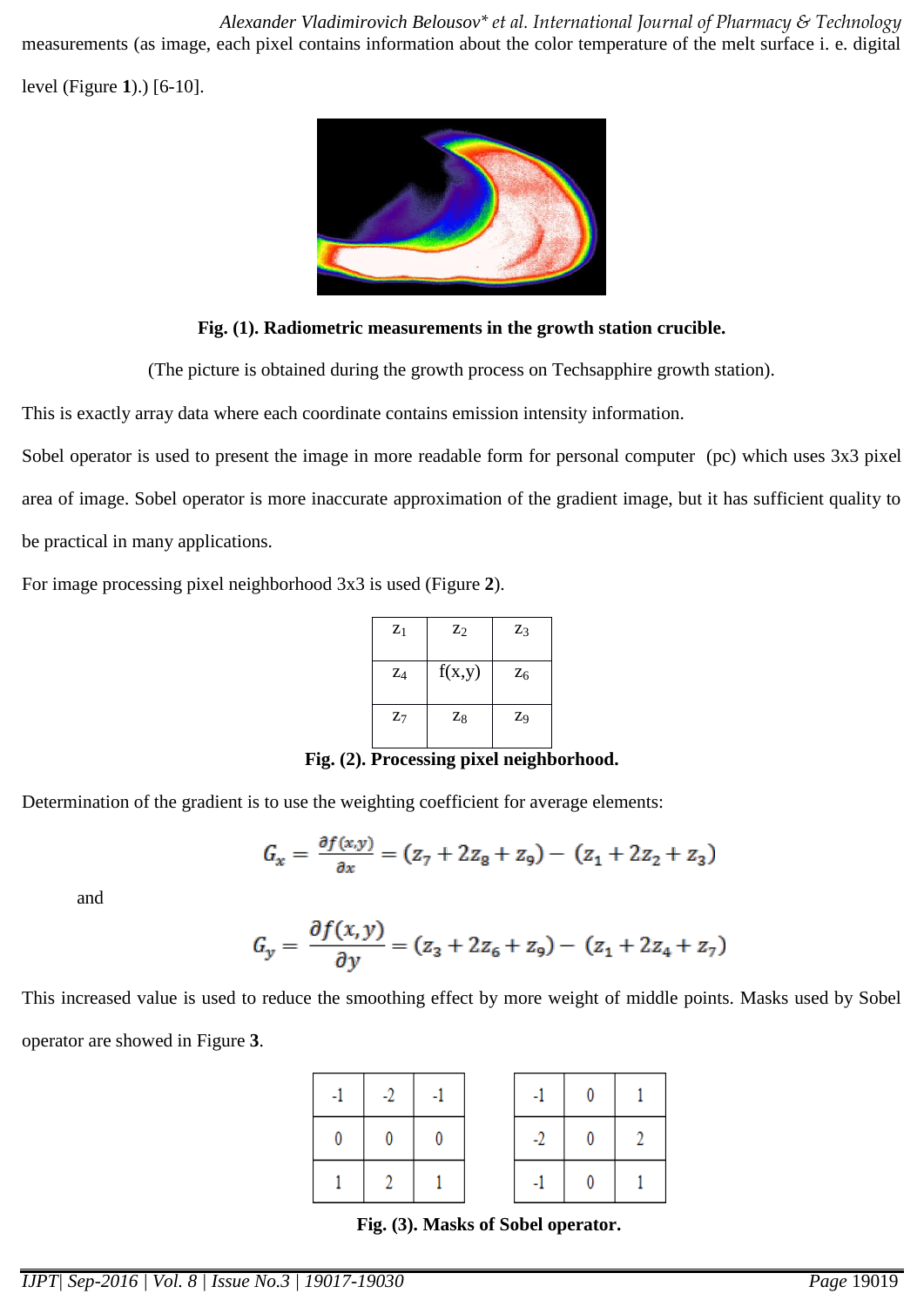*Alexander Vladimirovich Belousov\* et al. International Journal of Pharmacy & Technology*  The above masks are used for Gx and Gy gradient components. To calculate the the gradient these components must be used together:

$$
f(x,y) = \sqrt{G_x^2 + G_y^2}
$$

But for practical application enough the calculating:

$$
\nabla f(x,y) \approx |G_x| + |G_y|
$$

As processing result will be image shown in Figure **4**.



**Fig. (4). The processed image.**

The dynamics of crystal growth is determined by the distance between step of the crystal neck growth and its boundary, which can be determined by calculating the global extreme points of intensity distributions. Using developed algorithm support for receiving and processing of crystal state images during the seeding with the help of libraries provided by manufacturer for developing applications, it's available to get radiometric measurements (as image, each pixel contains information about the color temperature of the melt surface i. e. digital level (Figure **5**)) [10, 11].



**Fig. (5). Processed radiometric measurements in the crucible of the growth station (1 - edge of the seed crystal, 2 - step of the crystal neck growth, 3 - edge of the single crystal; on the picture provisionally designated as**   $$ 

The dynamics of crystal growth is determined by the distance between step of the crystal neck growth 2 and its

boundary 2, which can be determined by calculating the local extreme points of intensity distributions of tracing rays

(Figure-**6**).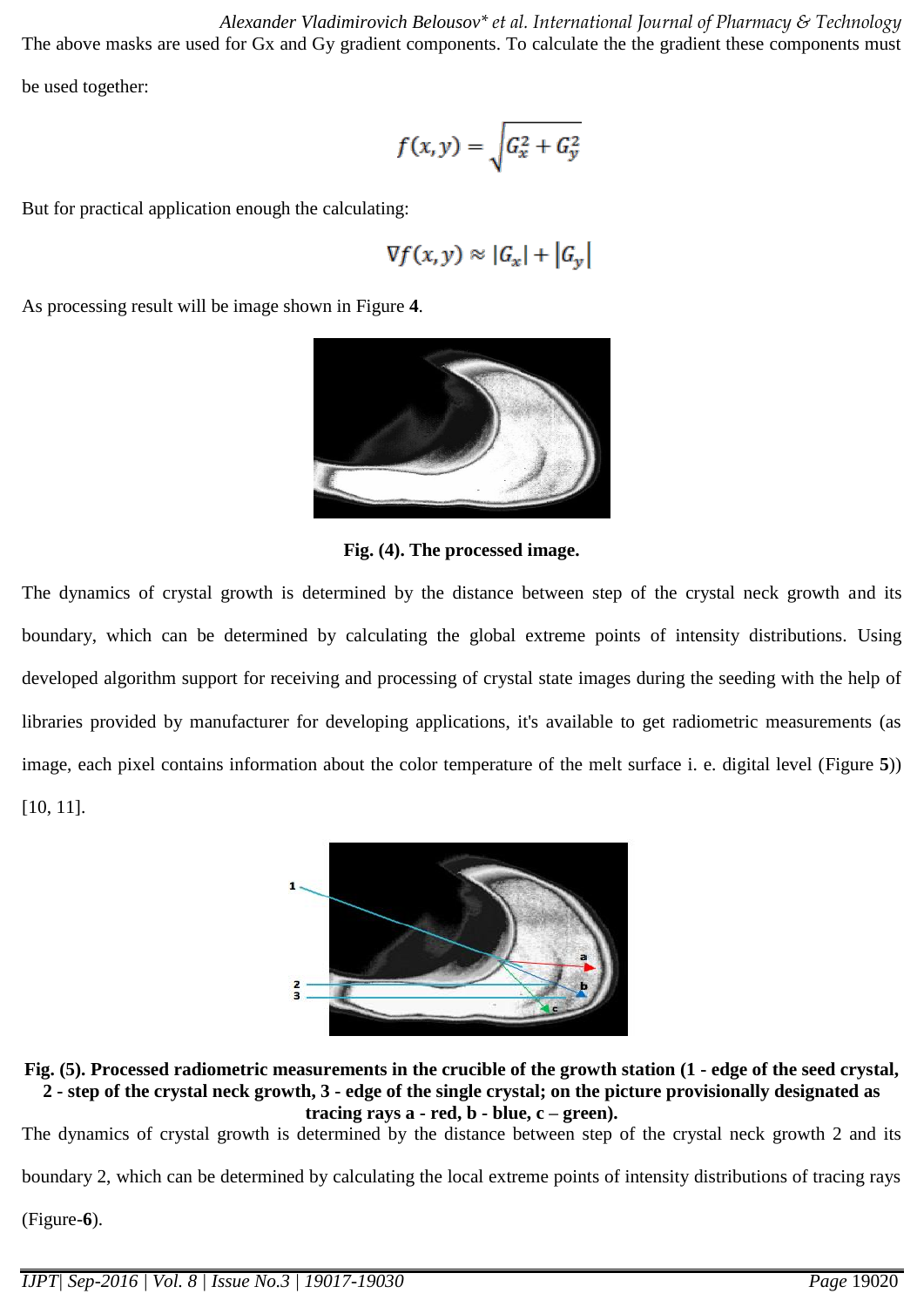

**Fig. (6). The intensity distribution level (DL) on the trace rays (trend color on the graph corresponds to the intensity distribution on the trace ray of the corresponding color in Figure 2).**

According to developed algorithmic support of image acquisition and processing of the single crystal state during seeding stage, image capture occurs at every turn of seed holder. Search of local extremes of intensity distribution on the tracer ray is complicated by luminance noises (Figure **7**). Therefore, signal smoothing is performed for processing of received distributions.





When analyzing the signal filtering methods [3, 12], the choice was made in favor of data smoothing based on Gaussian function (1), since this smoothing suppresses the noise by supporting the requirement: the points "should be similar" to their neighbors. Reducing the weighting factors for distant points, you can be sure that this requirement will not be so tough for them.

$$
K(t) = \frac{1}{\sqrt{2\pi} \cdot \sigma} \cdot e^{-\left(\frac{t^2}{2\cdot \sigma^2}\right)},
$$
\n(1)

where  $\sigma$  - the standard deviation of the Gaussian distribution.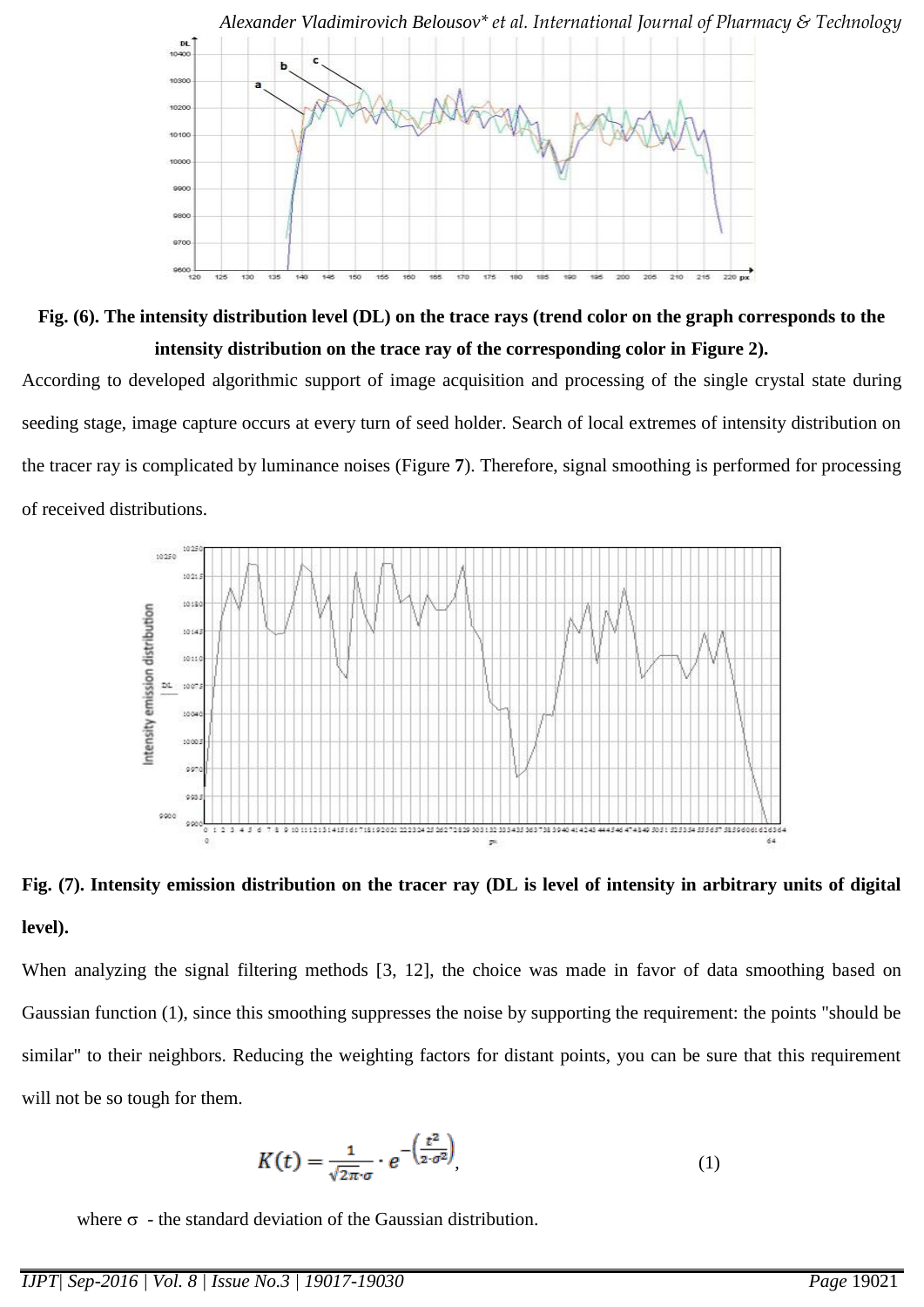*Alexander Vladimirovich Belousov\* et al. International Journal of Pharmacy & Technology* 

$$
DH_i = \frac{\sum_{j=0}^{m-1} K \left( \frac{px_i - DH_j}{b} \right) DH_j}{\sum_{j=0}^{m-1} K \left( \frac{px_i - px_j}{b} \right)},\tag{2}
$$

where **b** - filter aperture, **m** - the number of points.

If  $\sigma$  is very small (for example,  $\sigma \ll 1$ ), the smoothing will give insignificant result because the weighting coefficients of all pixels located not in the center will be very small.

For more  $\sigma$  neighboring pixels have more weighting coefficients using the weighted average, it means that the average value is seek harmonization with neighbors, it's good estimate of the pixel value, and by blurring most of the noise will disappear.

The increase of  $\sigma$  will lead to disappearance of signal major part along with the noise.

Smoothed with Gaussian function with  $\sigma = 0.37$  and  $b = 3$  intensity distribution on trace beam is shown in Figure 8.



# **Fig. (8). The intensity distribution smoothed on the basis of Gaussian function (DL is intensity level in conditional units of digital level, DH is smoothed intensity distribution, 1-7 are local minima points of DH distribution).**

But operating with smoothed DH curve for the extrema determination is meaningless, because the required minimum distribution values 2 and 4, which coordinates correspond to the edge of crystal neck growth (by plane through tracing ray) will include extra points (1, 4, 5, 7, 13), the which extremes are caused by non-uniformity of temperature distribution and luminance noise.

Getting values of global extrema with sufficient accuracy is possible with the approximation of the intensity distribution. Polynomial approximation on the basis of the least squares method was chosen as an approximation method. If number of neck growth steps increase, it's necessary to change the degree of the approximating polynomial.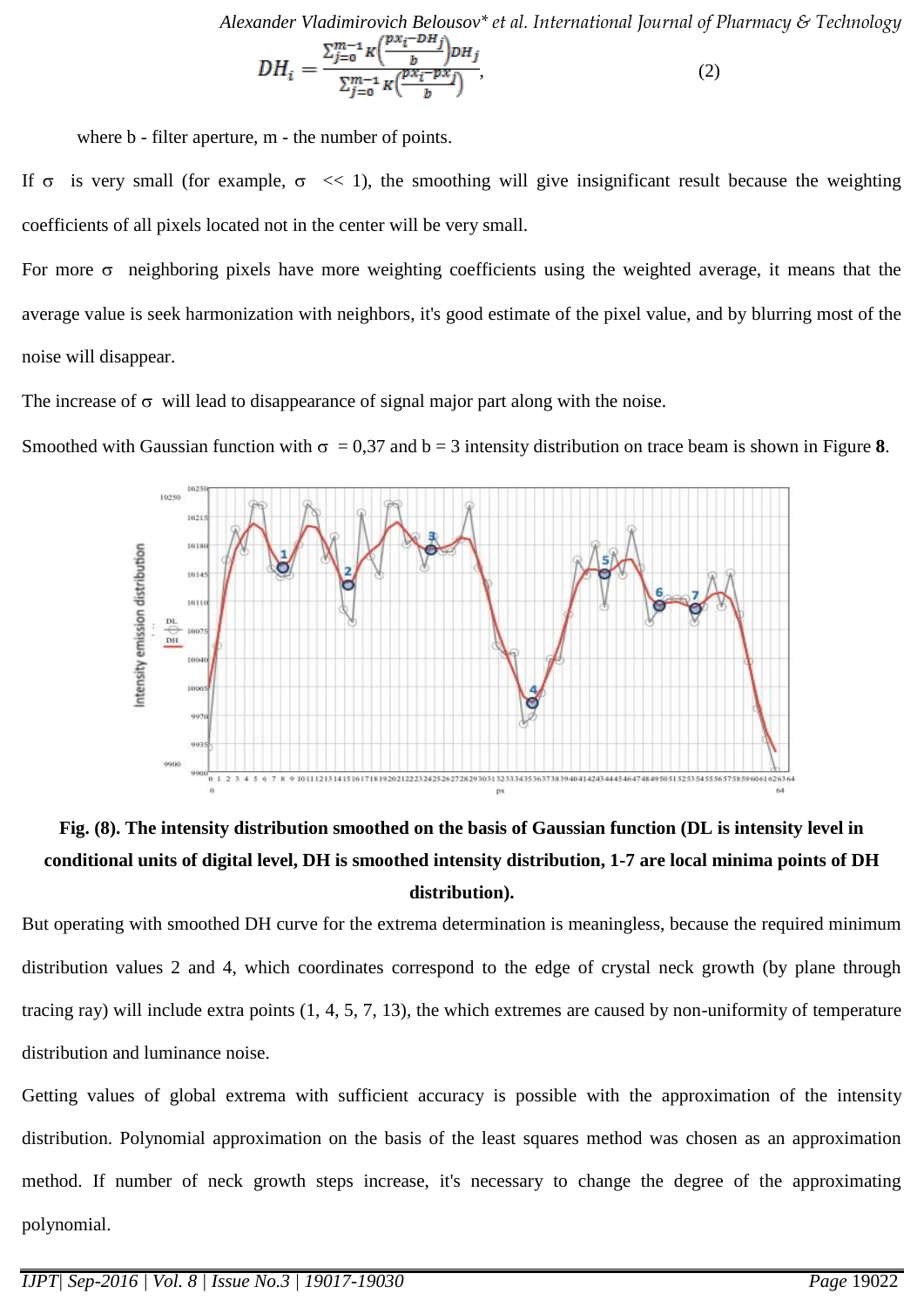*Alexander Vladimirovich Belousov*<sup>\*</sup> *et al. International Journal of Pharmacy & Technology*  $DA(px) = \sum_{i=0}^{n} C_i px^{n-i}$ , (3)  $,$  (3)

where n is the degree of the polynomial.

Decision of the task is the vector that minimizes the deviation of  $E(x)$  (4) - the total error of approximation.

$$
E = \sum_{j=0}^{m-1} \left( DH(px_j) - \sum_{i=0}^{n} C_i px_j^{n-i} \right)^2, \tag{4}
$$

where m is the number of distribution points.

Finding the coefficients of approximating polynomial is reduced to solving a system of n equations (5).

$$
\frac{\partial E}{\partial c_i} = 0,\tag{5}
$$

Algorithm is selected as a numerical method for solving of algebraic equations using singular value decomposition (SVD), allowing to solve ill-conditioned problems and even problems with a singular system of basis functions.

Regarding the present case, when primary and growing step of neck growth is in the camera view, ie function must have two minimums, with sufficient accuracy the distribution can be approximated by polynomial of the seventh degree (n = 7) (Figure **9**).



# **Fig. (9). The polynomial approximation of the intensity distribution smoothed on the basis of the Gaussian function (DL is intensity level in conditional units of digital level, DA is approximating polynomial.)**

The value of  $d_0$  in which approximates polynomial DA takes the extreme value  $DA_0$  corresponds to the distance from center of initial seed crystal contact the melt up to the first step of crystal neck growth, and the desired value of  $d_x$ , where the approximating polynomial DA takes the extreme value  $DA<sub>x</sub>$  is Distance to the phase change boundary, dynamics definition which changes correspond to the definition of the crystal growth dynamics to the corresponding front.

For a two-dimensional visual model of the crystal (Figure **10**) in a plane perpendicular to seed holder of growth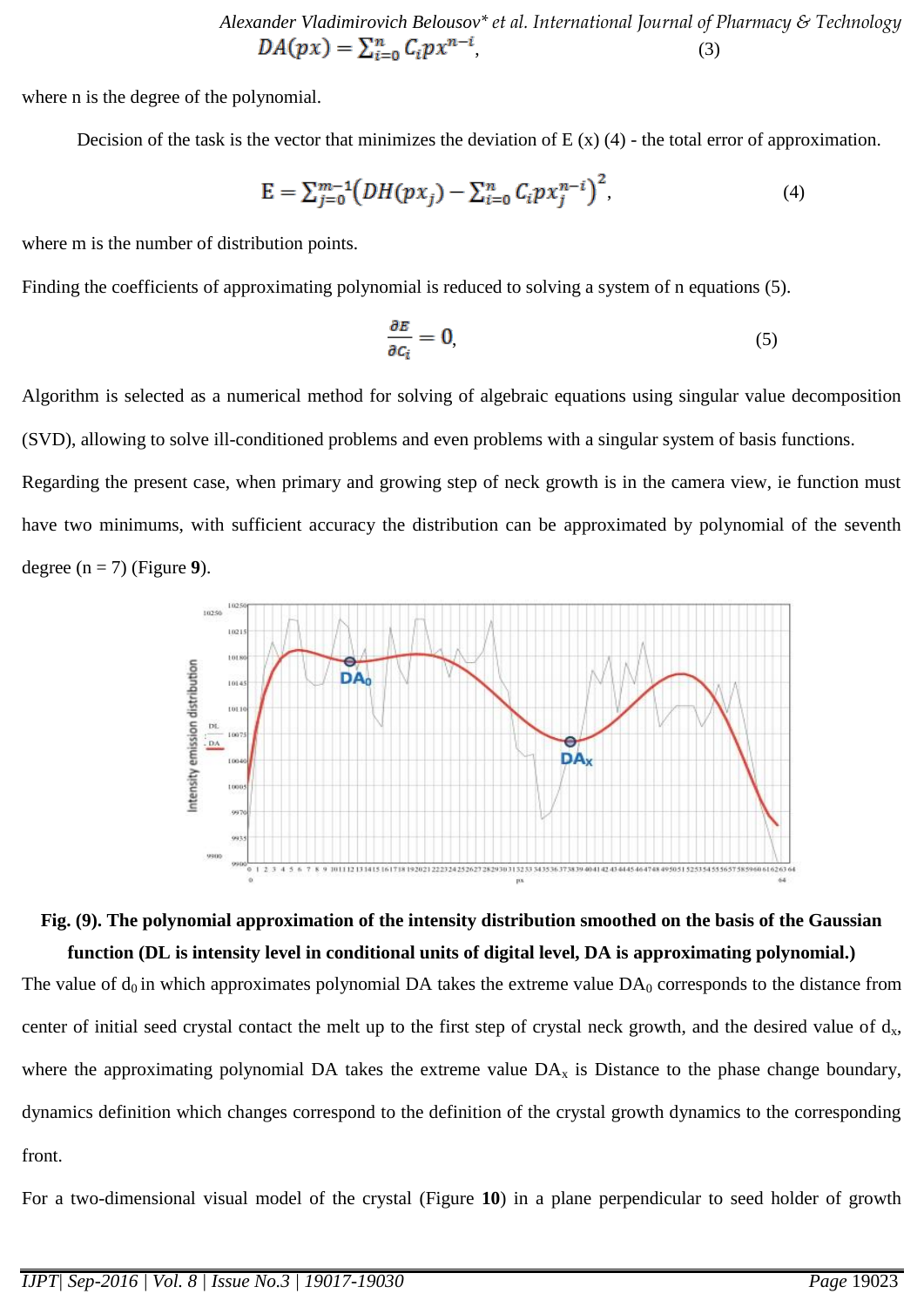*Alexander Vladimirovich Belousov\* et al. International Journal of Pharmacy & Technology*  station, it's necessary to move from Cartesian to polar coordinates followed by distance determination  $d_0, d_1, \ldots, d_x$ .



**Fig .(10). Two-dimensional crystal model.**

**3. Software Implementation.** During the seeding process it's necessary to form a control signal depending on solidification front dynamics in an effort to evenly crystal growth in all directions.

The intensity distribution along the trace ray to be found by processing of frame of seeding process by OpenCV library. OpenCV (Open Source Computer Vision Library, a library of computer vision of open source) is a library of algorithms for computer vision, image processing and numerical algorithms for general purpose with open source software. Implemented in  $C / C + +$ , also being developed for Python, Java, Ruby, Matlab, and other languages. It may be used freely for academic and commercial purposes and be distributed under Berkley Software Distribution license (BSD license).

The software implementation is based on a Python language using library of SciPy modules. This library is necessary to ensure a satisfactory rate of algorithm execution: resource-intensive library functions implemented in  $C + +$ language and represents machine code invoked by wrapper functions of the Python language interpreter. Thus, the mathematical operations associated with the data manipulation in cycles are performed ten times faster than when implemented by standard language means.

Obtained one-dimensional array function values of the radiation intensity distribution on the trace rays is passed to the gsmooth function, which returns an array of values of the smoothed distribution function. Gsmooth function uses Gaussian kernel to to calculate local weighted averages of the initial vector. The fragment gsmooth forming an array of smoothed functions is given below:

if sigma is not None:

 $isigma = \text{numpy}.\text{ceil}(\text{sigma/dt})$ 

 $lenG = 6*isigma$ 

 $G = \text{scipy}$ .signal.gaussian(lenG, isigma)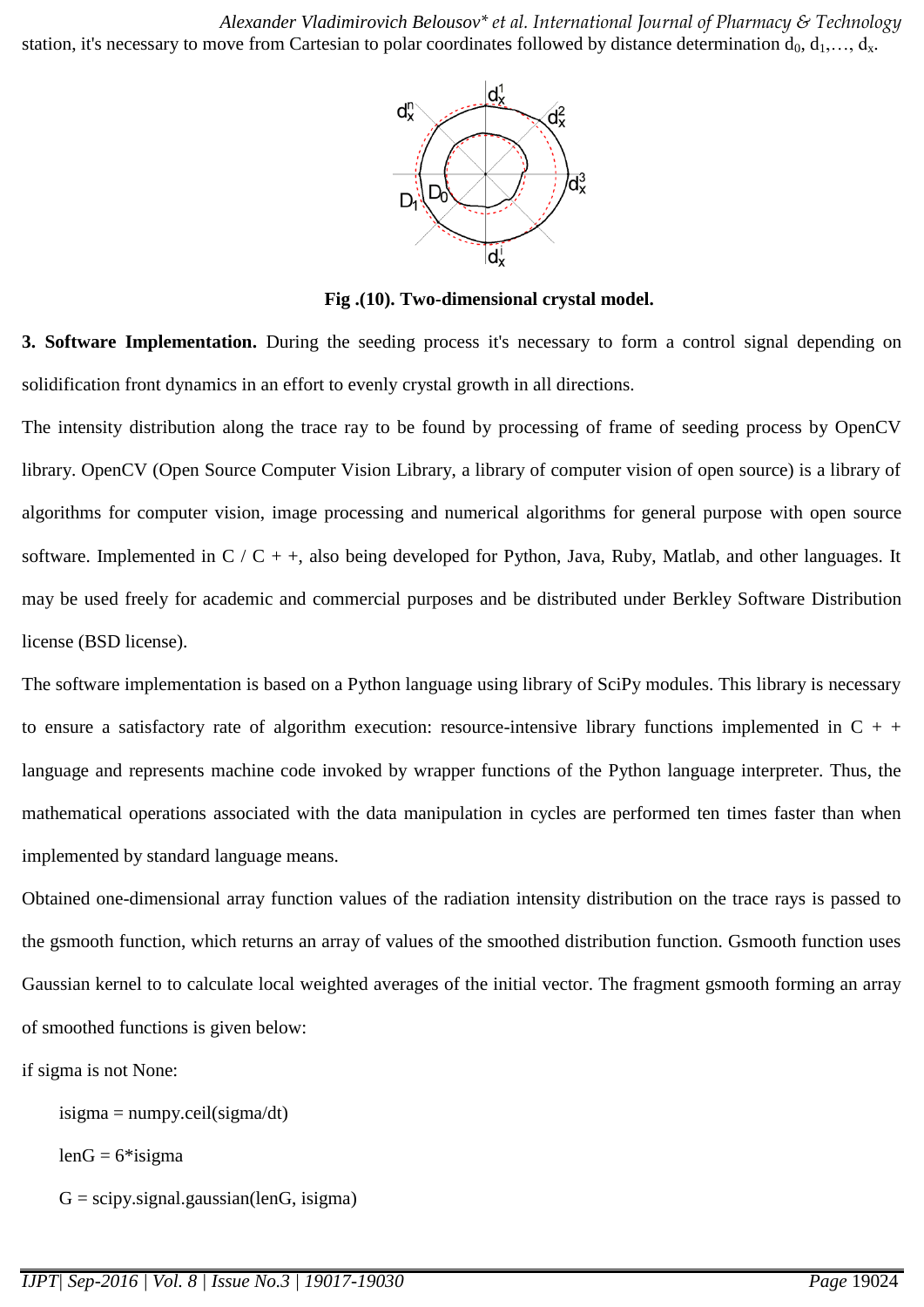*Alexander Vladimirovich Belousov\* et al. International Journal of Pharmacy & Technology*   $sdf = \frac{scipy \cdot signal \cdot convolve(sdf, G)}{g}$ 

 $sdf = sdf[lenG/2:-(lenG/2-1)]$ 

On the basis of the obtained values polynomial approximation of smoothed functions by least squares is performed. Searching C<sub>i</sub> coefficients of the approximating polynomial of distribution functions performed by lasolver procedure, solves a system of n equations by the method of singular value decomposition by means of the open NumPy library. def lasolver(A, b):

# The initial system of equations  $- Ax = b$ 

# A singular matrix value decomposition of A system of equations

 $U,s,V =$ linalg.svd $(A)$ 

#  $c = U^t * b$ 

 $c = dot(U.T,b)$ 

```
# w = V^t * c
```
 $w =$ linalg.solve(diag(s),c)

 $# x = V^*w$  – desired coefficient vector of polynomial

 $X = dot(V.T,w)$ 

#### return x

Lasolver function produces a singular value decomposition of the coefficient matrix of the system of equations with help svd function, relying on the solvers of the library with LAPACK open source.

```
def svd(a, full_matrices=1, compute_uv=1):
```

```
a, wrap = _makearray(a)
```
\_assertRank2(a)

 $_$ assertNonEmpty(a)

```
m, n = a.shape
```

```
t, result_t = _commonType(a)
```

```
real_t = _linalgRealType(t)
```

```
a =_fastCopyAndTranspose(t, a)
```

```
a = \text{\_to\_native\_byte\_order(a)}
```

```
s = zeros((min(n, m)), real_t)
```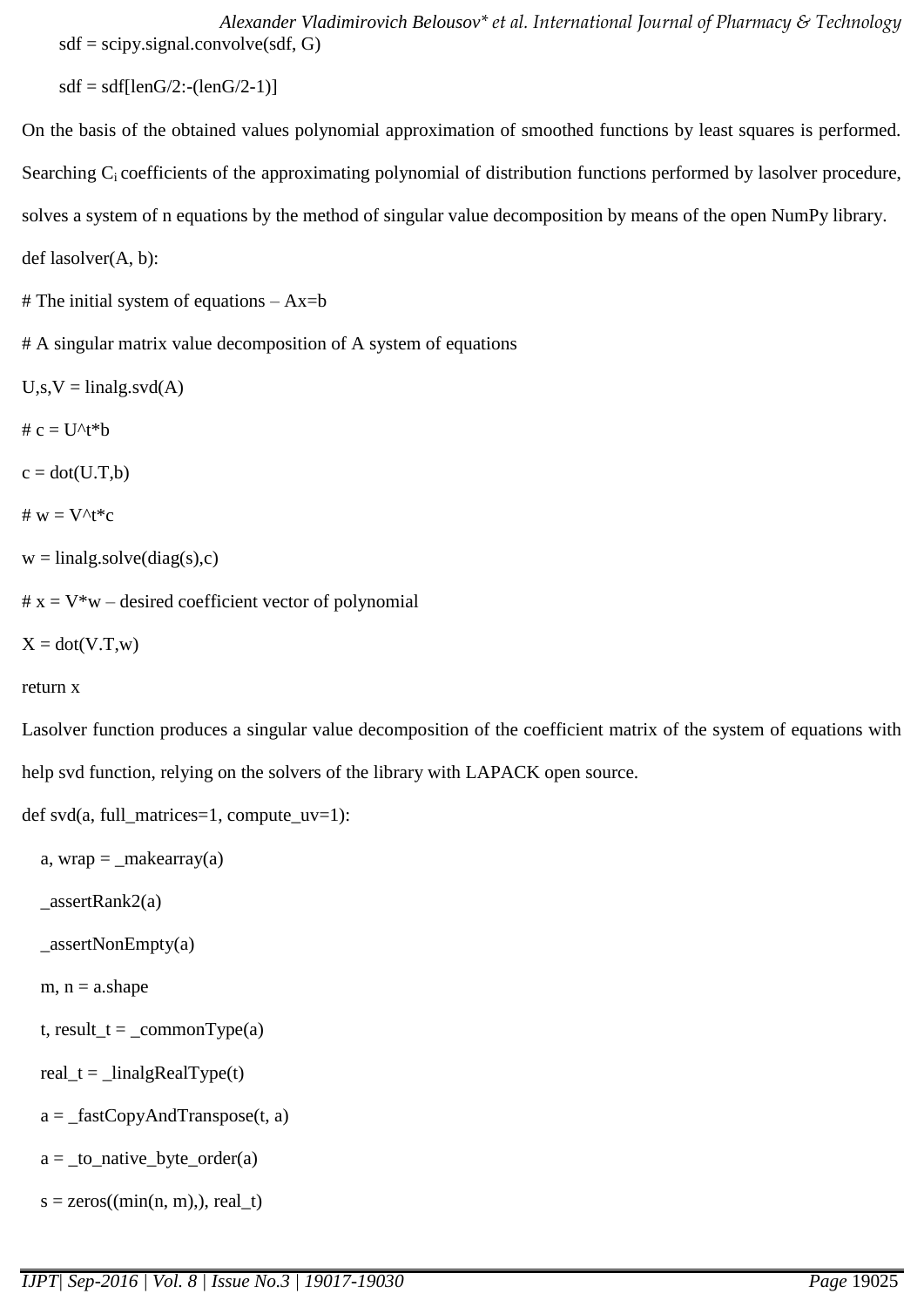if compute\_uv:

```
 if full_matrices:
```
 $nu = m$ 

 $nvt = n$ 

option  $=$   $A$ 

else:

```
nu = min(n, m)nvt = min(n, m)option = Su = zeros((nu, m), t)vt = zeros((n, nvt), t)
```
else:

 $option = _N$  $nu = 1$ 

 $nvt = 1$ 

 $u = \text{empty}((1, 1), t)$ 

 $vt = empty((1, 1), t)$ 

```
iwork = zeros((8*min(m, n)), fortran_int)
```

```
 if isComplexType(t):
```

```
 lapack_routine = lapack_lite.zgesdd
```

```
lrwork = min(m,n)*max(5*min(m,n)+7, 2*max(m,n)+2*min(m,n)+1)
```

```
\text{rwork} = \text{zeros}((\text{lrwork},), \text{real_t})
```

```
1work = 1
```

```
work = zeros((lwork,), t)
```

```
 results = lapack_routine(option, m, n, a, m, s, u, m, vt, nvt,
```
work, -1, rwork, iwork, 0)

 $lwork = int(abs(wordk[0]))$ 

```
work = zeros((lwork,), t)
```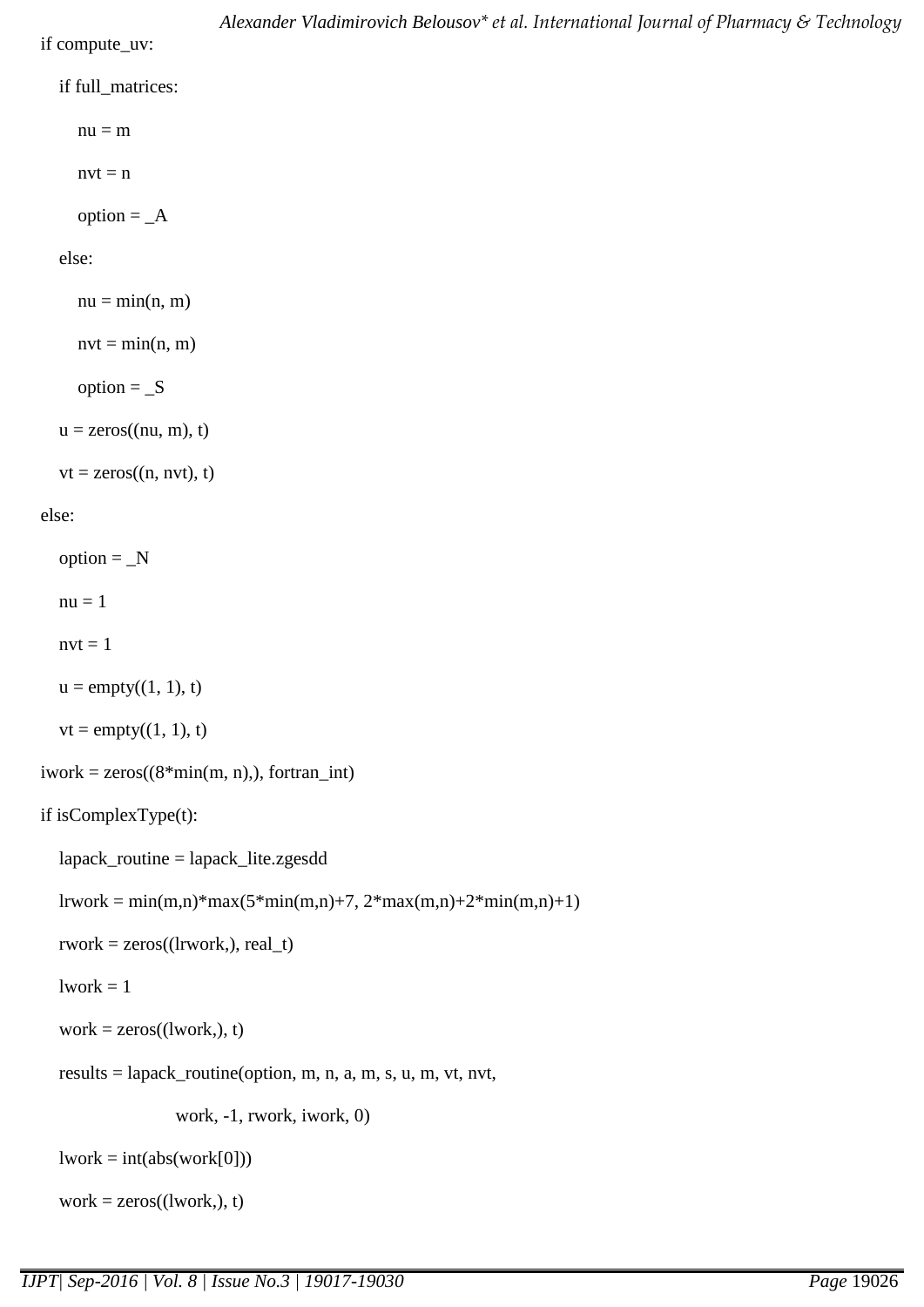*Alexander Vladimirovich Belousov\* et al. International Journal of Pharmacy & Technology*  results = lapack routine(option, m, n, a, m, s, u, m, vt, nvt,

work, lwork, rwork, iwork, 0)

else:

lapack\_routine = lapack\_lite.dgesdd

 $1$ work  $= 1$ 

```
work = zeros((lwork,), t)
```
results = lapack\_routine(option, m, n, a, m, s, u, m, vt, nvt,

work, -1, iwork, 0)

```
lwork = int(wordk[0])
```

```
work = zeros((lwork,), t)
```
results = lapack\_routine(option, m, n, a, m, s, u, m, vt, nvt,

work, lwork, iwork, 0)

```
if results['info'] > 0:
```
raise LinAlgError, 'SVD did not converge'

```
s = s.astype(_realType(result_t))
```
if compute\_uv:

```
u = u.transpose().astype(result_t)
```

```
vt = vt.transpose().astype(result_t)
```

```
 return wrap(u), s, wrap(vt)
```
else:

return s

Thus searching of approximating polynomial coefficients of the intensity distribution function of given degree. Found coefficients used in the future to search for local extremes of the approximated function by extrema procedure.

```
def extrema(x, max = False, min = True, strict = False, withend = False):
```
"""

The function returns an array of indices of extreme points in the original one-dimensional array.

""

# Value calculation of the first derivative.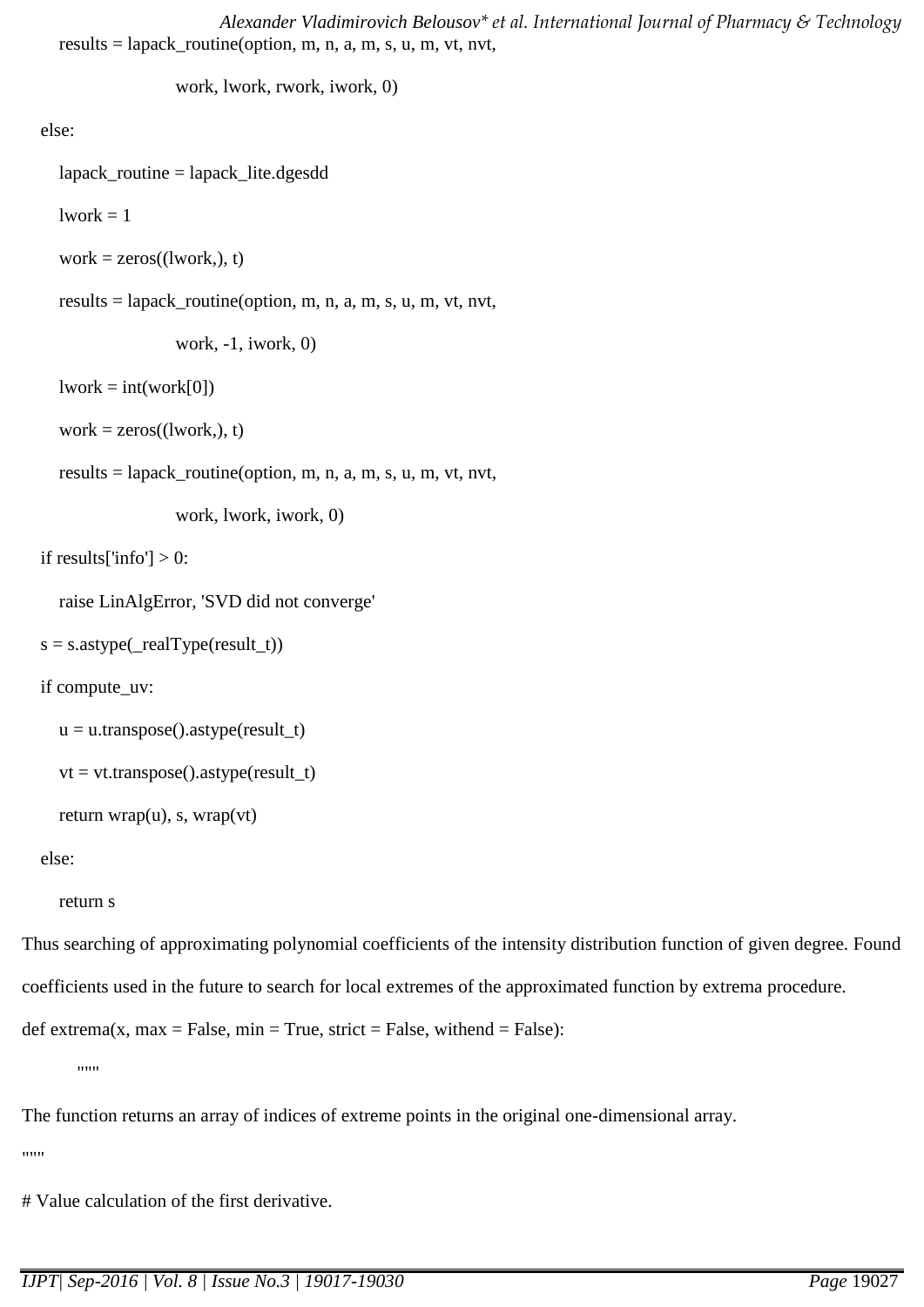*Alexander Vladimirovich Belousov\* et al. International Journal of Pharmacy & Technology*  from numpy import zeros

 $dx = zeros(len(x))$ 

from numpy import diff

 $dx[1:] = diff(x)$ 

 $dx[0] = dx[1]$ 

# Filtering Values by sign.

from numpy import sign

 $dx = sign(dx)$ 

# The threshold determines the sensitivity of the algorithm.

threshold  $= 0$ 

if strict:

threshold  $= 1$ 

# Searching of the extremum by the second derivative.

 $d2x = diff(dx)$ 

if max and min:

 $d2x = abs(d2x)$ 

elif max:

 $d2x = -d2x$ 

if withend:

 $d2x[0] = 2$ 

 $d2x[-1] = 2$ 

Screenings of minor fluctuations.

from numpy import nonzero

```
ind = nonzero(d2x > threshold)[0]
```
return ind

The indices obtained as a result of extrema function execution, define desired coordinates of  $d_0, d_1, \ldots, d_n$  minimums of intensity distribution approximate function. On the basis of obtained minimum value two-dimensional visual model of sapphire single crystal during the seeding is building.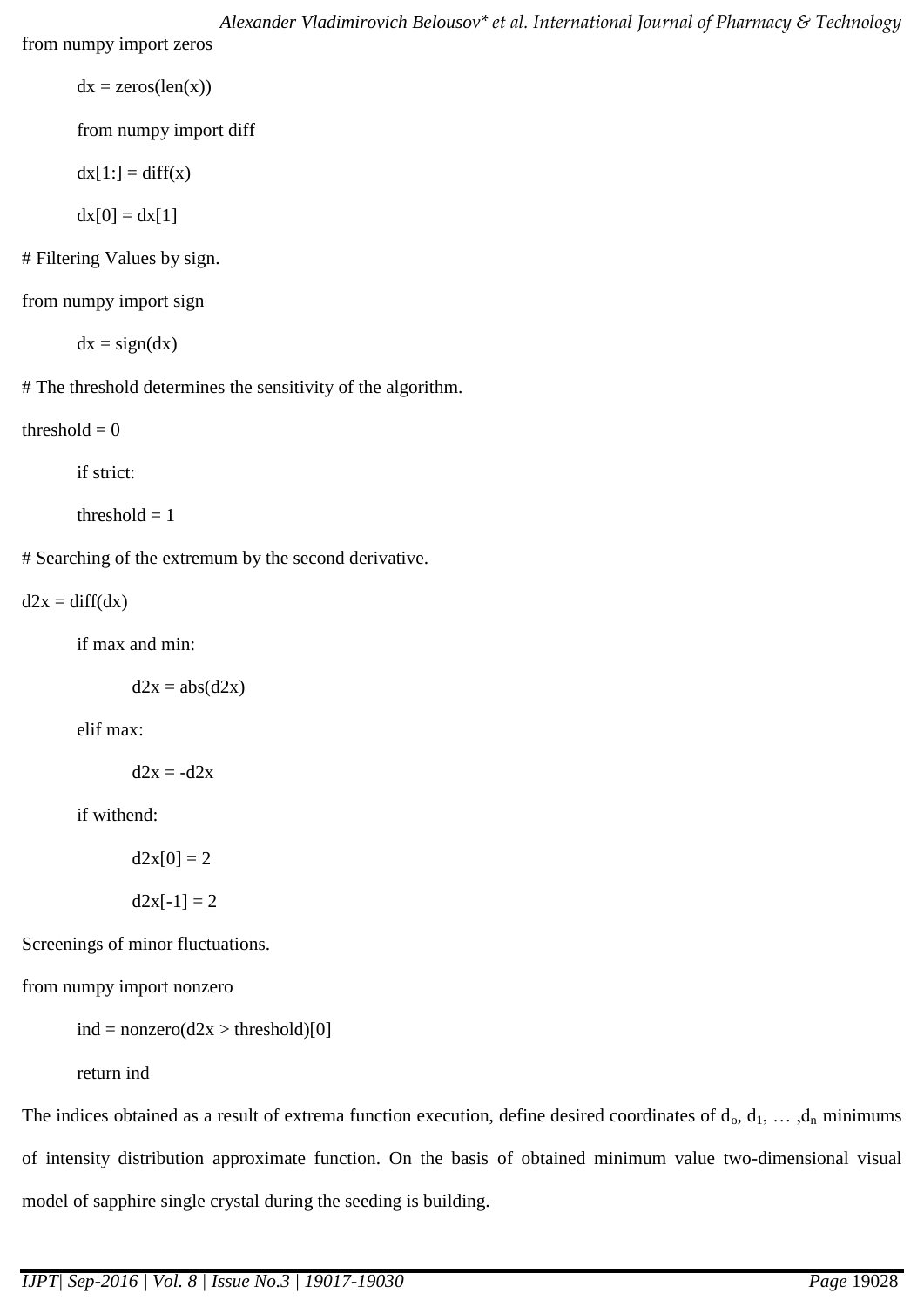*Alexander Vladimirovich Belousov\* et al. International Journal of Pharmacy & Technology*  **4. Conclusion.** Thus, the software implementation formalized algorithm will yield a crystallization rate and evaluate the dynamics of growth. The data obtained can be used to obtain crystals of visual patterns. Use of the information in the control systems will significantly increase the degree of automation of technological processes of production of single-crystal sapphire method Kyropoulos. In the process of seeding is necessary to form a control signal depending on the dynamics of the crystallization front, achieving uniform in all directions of the crystal growth.

#### **References**

- 1. Teplova, T.B. and A.S. Samerkhanova, 2006. The trend of the use of solid high-strength materials in microelectronics, medicine and jewelry. М.: GIAB, (10).
- 2. Darkovsky, Y., 2009. Automation of the sapphire single crystals production process by Kyropoulos method. Equipment and technology of crystal growth. I-st International Workshop, Bryansk.
- 3. Bradsky, G. and A. Kaehler, 2008. Learning OpenCV, O'Reilly. p. 1, ISBN 978-0-596-51613-0
- 4. Baghdasarov, H. S., L.A. Gorjainov, 2007. Heat and mass transfer during the single crystal growth by directional solidification. Moscow: FIZMALIT, 224p., ISBN 978-5-9221-0806-5
- 5. Lobatsevich, K.L., 2010. Improving of sapphire single crystals crystallization rate stability by Kyropoulos method by introduction of predictive control rate of single crystal mass change: the Dissertation for the degree of Candidate of Technical Sciences, Rybinsk, 141p.
- 6. Mark, S. Nixon and S. Alberto, 2008. Aguado. Feature Extraction and Image Processing. Academic Press, p. 88.
- 7. Huang, Z.K., et al., 2008. A New Image Thresholding Method Based on Gaussian Mixture Model. Applied Mathematics and Computation 205 (2): 899-907.
- 8. Taormina, R., et al., 2012. Artificial Neural Network simulation of hourly groundwater levels in a coastal aquifer system of the Venice lagoon. Engineering Applications of Artificial Intelligence 25 (8): 1670-1676.
- 9. Wu, C.L., et al., 2009. Predicting monthly streamflow using data-driven models coupled with data-preprocessing techniques. Water Resources Research 45. DOI:10.1029/2007WR006737.
- 10. Zhang, J., et al., 2009. Multilayer Ensemble Pruning via Novel Multi-sub-swarm Particle Swarm Optimization. Journal of Universal Computer Science 15 (4): 840-858.
- 11. Cheng, C.T., et al., 2005. Long-term prediction of discharges in Manwan Reservoir using artificial neural network models. Lecture Notes in Computer Science 3498: 1040-1045.